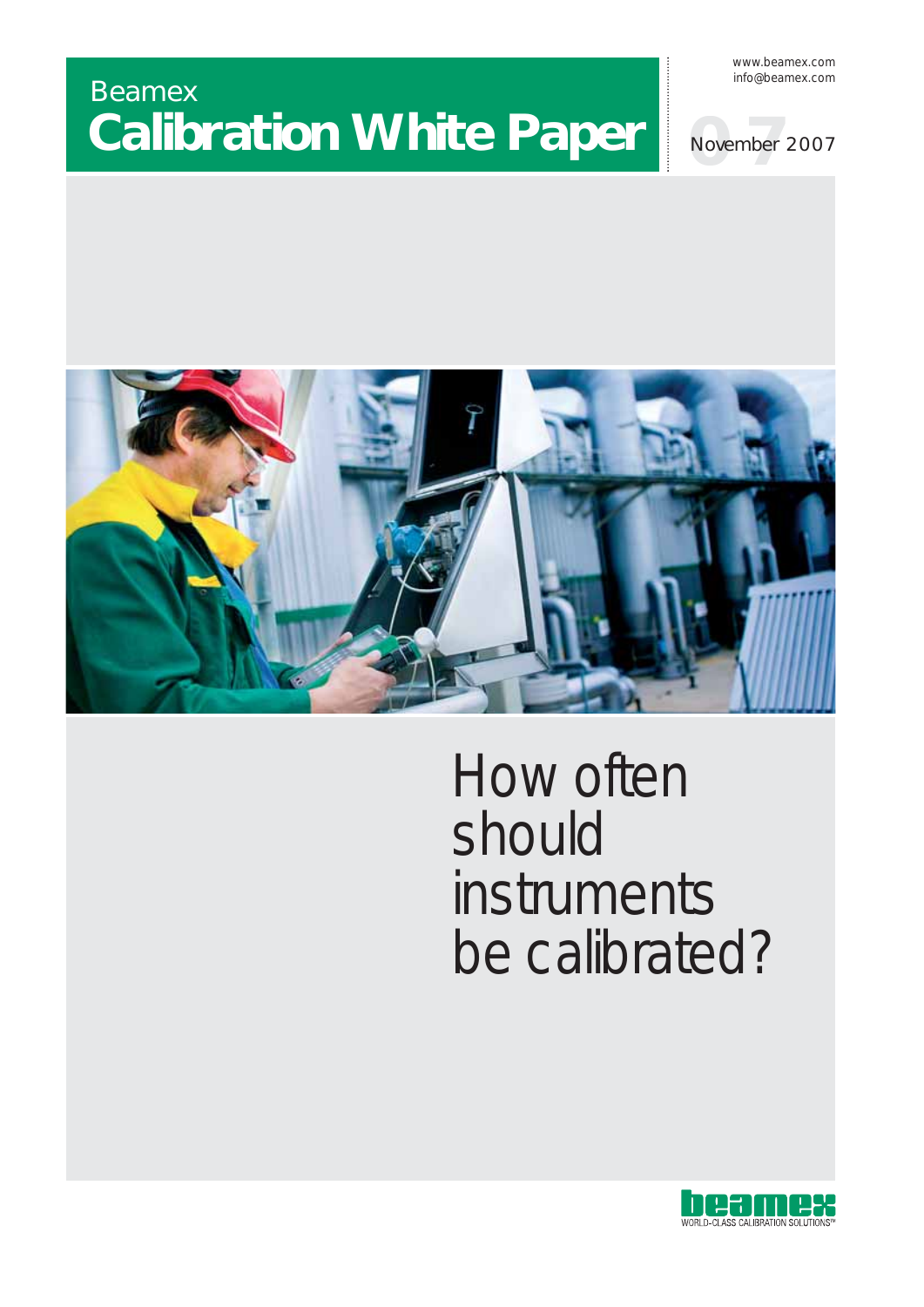# How often should instruments be calibrated? An analysis will tell.

**Plants can improve their efficiency and reduce costs by performing calibration history trend analysis. By doing it, a plant is able to define which instruments can be calibrated less frequently and which should be calibrated more frequently. Calibration history trend analysis is only possible with calibration software that provides this functionality.**

# **Using Calibration History Trend Analysis to Adjust Calibration Intervals of Plant Instrumentation**

Manufacturing plants need to be absolutely confident that their instrumentation products – temperature sensors, pressure transducers, flow meters and the like – are performing and measuring to specified tolerances. If sensors drift out of their specification range, the consequences can be disastrous for a plant, resulting in costly production downtime, safety issues or possibly leading to batches of inferior quality goods being produced, which then have to be scrapped.

Most process manufacturing plants will have some sort of maintenance plan or schedule in place, which ensures that all instruments used across the site are calibrated at the appropriate times. However, with increasing demands and cost issues being placed on manufacturers these days, the time and resources required to carry out these calibration checks are often scarce. This can sometimes lead to instruments being prioritised for calibration, with those deemed critical enough receiving the required regular checks, but for other sensors that are deemed less critical to production, being calibrated less frequently or not at all.

But plants can improve their efficiencies and reduce costs by using calibration 'History Trend Analysis', a function available within Beamex® CMX Calibration Software. With this function, the plant can analyze whether it should increase or decrease the calibration frequency for all its instruments.

Cost savings can be achieved in several ways. First, by calibrating less frequently where instruments appear to be highly stable according to their calibration history. Second, by calibrating instruments more often when they are located in critical areas of the plant, ensuring that instruments are checked and corrected before they drift out of tolerance. This type of practise is common in companies that employ an effective 'Preventive Maintenance' regime. The analyses

of historical trends and how a pressure sensor, for example, drifts in and out of tolerance over a given time period, is only possible with calibration software that provides this type of functionality.

Plants can improve their efficiencies and reduce costs by using calibration 'History Trend Analysis', a function available within Beamex® CMX Calibration Software.

# **Current Practices in Process Plants**

But in reality, how often do process plants actually calibrate their instruments and how does a maintenance manager or an engineer know how often to calibrate a particular sensor?

In July 2007, Beamex conducted a survey that asked process manufacturing companies how many instruments in their plant required calibrating and the frequency with which these instruments had to be calibrated. The survey covered all industry sectors, including pharmaceuticals, chemicals, food and beverage, oil and gas, paper and pulp.

Interestingly, the survey showed that from all industry sectors, 50 % of the respondents said they calibrated their instruments no more than once a year.

However, in the pharmaceuticals sector, 42% said they calibrated once a year and 42% said they calibrated twice a year.

Perhaps unsurprisingly, due to it being a highly regulated industry, the study proved also that the pharmaceuticals sector typically possesses a significantly higher number of instruments per plant that require calibrating. In addition, these plants also calibrate their instruments more frequently than other industry sectors.

# **The Benefits of Analyzing Calibration History Trends**

But regardless of the industry sector, by analysing an instrument's drift over time (ie. the history trend) companies can reduce costs and improve their efficiencies. Pertti Mäki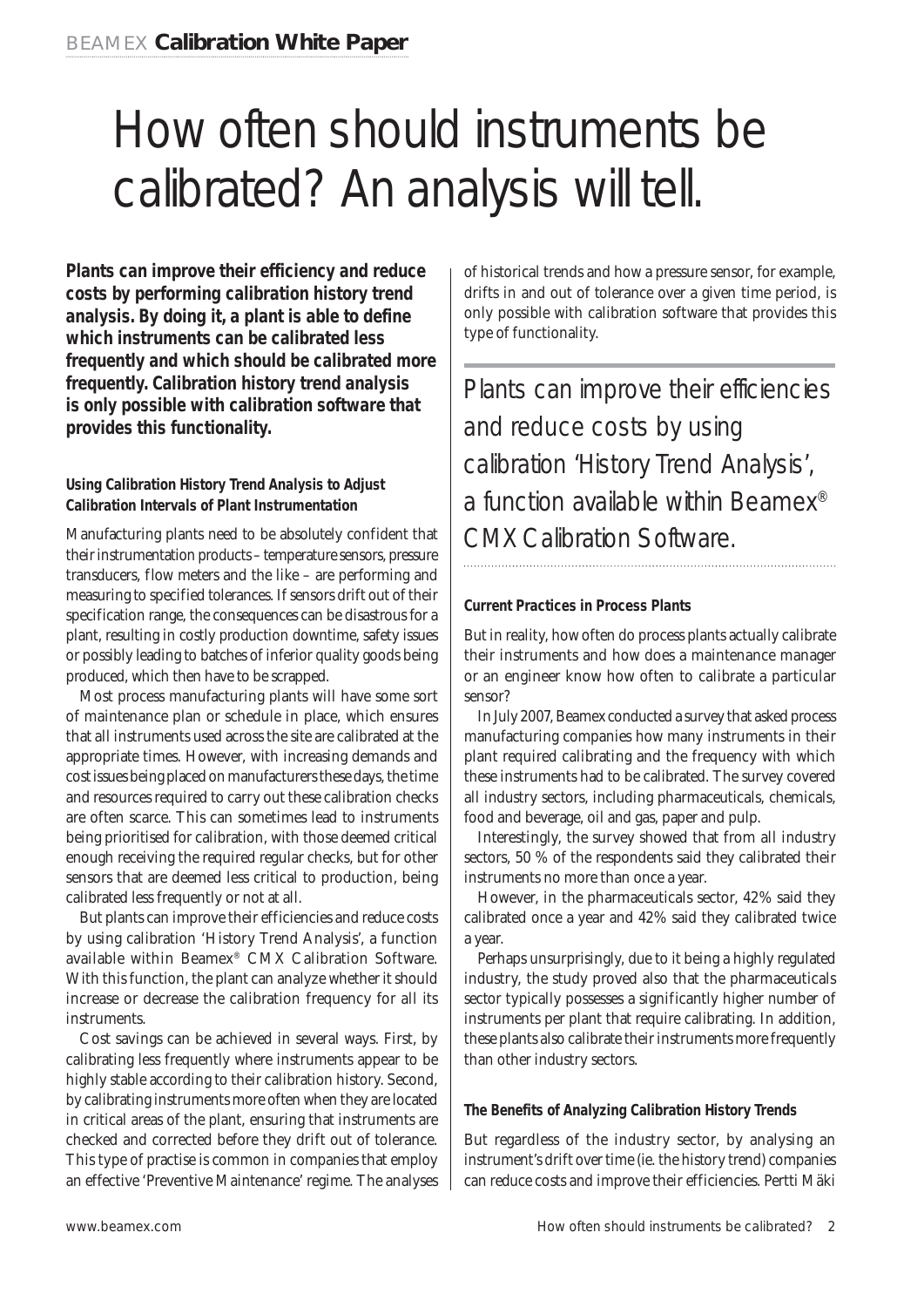is Area Sales Manager at Beamex in Finland. He specialises in selling the Beamex® CMX to different customers across all industry sectors. He comments: "The largest savings from using the History Trend Option are in the pharmaceuticals sector, without doubt, but all industry sectors can benefit from using the software tool, which helps companies identify the optimal calibration intervals for instruments."

The trick, says Mäki, is determining which sensors should be re-calibrated after a few days, weeks, or even years of operation and which can be left for longer periods, without of course sacrificing the quality of the product or process or the safety of the plant and its employees. Doing this, he says, enables maintenance staff to concentrate their efforts only where they are needed, therefore eliminating unnecessary calibration effort and time.

But there are other, perhaps less obvious benefits of looking at the historical drift over time of a particular sensor or set of measuring instruments. As Mäki explains: "When an engineer buys a particular sensor, the supplier provides a technical specification that includes details on what the maximum drift of that sensor should be over a given time period. With CMX's History Trend Option, the engineer can now verify that the sensor he or she has purchased, actually performed within the specified tolerance over a certain time period. If it hasn't, the engineer now has data to present to the supplier to support his findings."

But that's not all. The History Trend function also means

Sensors that are found to be highly stable need not be re-calibrated as often as sensors that tend to drift.

that a plant can now compare the quality or performance of different sensors from multiple manufacturers in a given location or set of process conditions. This makes it an invaluable tool for maintenance or quality personnel who, in setting up a new process line for example, can use the functionality to compare different sensor types to see which one best suits the new process.

Calibration software such as CMX can also help with the planning of calibration operations. Calibration schedules take into account the accuracy required for a particular sensor and the length of time during which it has previously been able to maintain that degree of accuracy. Sensors that are found to be highly stable need not be re-calibrated as often as sensors that tend to drift.

### **The Benefits of Analyzing Calibration History Trends**

The 'History Trend Option', which is available as standard in CMX Enterprise and as an add-on option within CMX Professional, is basically a utility for viewing calibration history data. It is easy-to-use and is available both for Positions and Devices. The data is displayed graphically and is also available in numeric format in a table.

The function enables users to plan the optimal calibration intervals for their instruments. Once implemented, maintenance personnel, for example, can analyze an

The function enables users to plan the optimal calibration intervals for their instruments.

instrument's drift over a certain time period. History Trend displays numerically and graphically the instrument's drift over a given period. Based on this information, it is then possible to make decisions and conclusions regarding the optimal calibration interval and the quality of the instruments with respect to measurement performance.

Users already familiar with CMX may confuse this function with the standard 'Calibration Results' window, but the 'History Trend' window enables users to view key figures of several calibration events simultaneously, allowing to evaluate the calibrations of a Position or a Device for a longer time period compared to the normal calibration result view.

For example, the user can get an overview of how a particular device drifts between calibrations and also whether the drift increases with time. Also, the engineer can analyze how different devices are suited for use in a particular area of the plant or process.

Reporting is straightforward and the user can even tailor the reports to suit his or her individual needs, using the 'Report Design' tool.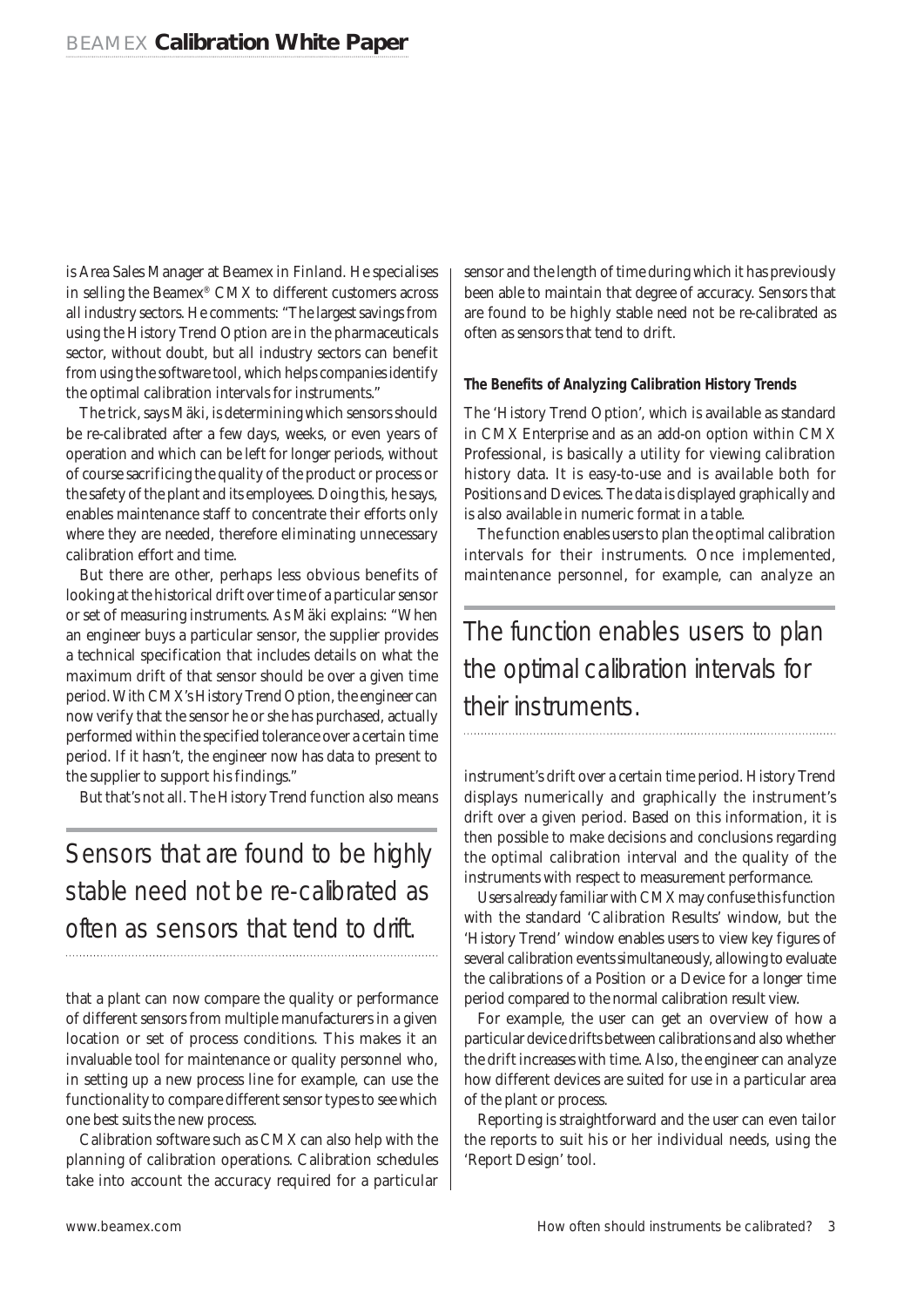### **CALIBRATION HISTORY TREND ANALYSIS**

**The History Trend Option of Beamex® CMX calibration software allows you to analyze the instrument's drift over a certain time period.**

- **•** The Beamex® CMX stores every calibration event into the database; the history trend is made automatically without any extra manual work.
- **•** The Beamex® CMX also indicates when new devices have been installed and calibrated. This helps in comparing differences between devices.
- **•** The graphical display of the history trend helps in visualizing and optimizing the calibration interval for the instruments.

#### HISTORY TREND USER-INTERFACE



#### HISTORY TREND REPORT



**View the results on a history trend report that Vi th lt hi t t d t th tincludes your company logo.**

# **SUMMARY**

# **The benefits of calibration history trend analysis.**

- **•** Analyzing and determining the optimal calibration interval for instruments
- **•** Conclusions can be made regarding the quality of a particular measuring instrument
- **•** Time savings: faster analyses is possible when compared to traditional, manual methods
- **•** Enables engineers to check that the instruments they have purchased for the plant are performing to their technical specifications and are not drifting out of tolerance regularly
- **•** Supplier evaluation: the performance and quality of different sensors from different manufacturers can be compared quickly and easily.

#### **When calibration frequency can be decreased:**

- **•** If the instrument has performed to specification and the drift has been insignificant compared to its specified tolerance
- **•** If the instrument is deemed to be non-critical or in a low priority location

#### **When calibration frequency should be increased:**

- **•** If the sensor has drifted outside of its specified tolerances during a given time period
- **•** If the sensor is located in a critical process or area of the plant and has drifted significantly compared to its specified tolerance over a given time period
- **•** When measuring a sensor that is located in an area of the plant that has high economic importance for the plant
- **•** Where costly production downtime may occur as a result of a 'faulty' sensor
- **•** Where a false measurement from a sensor could lead to inferior quality batches or a safety issue